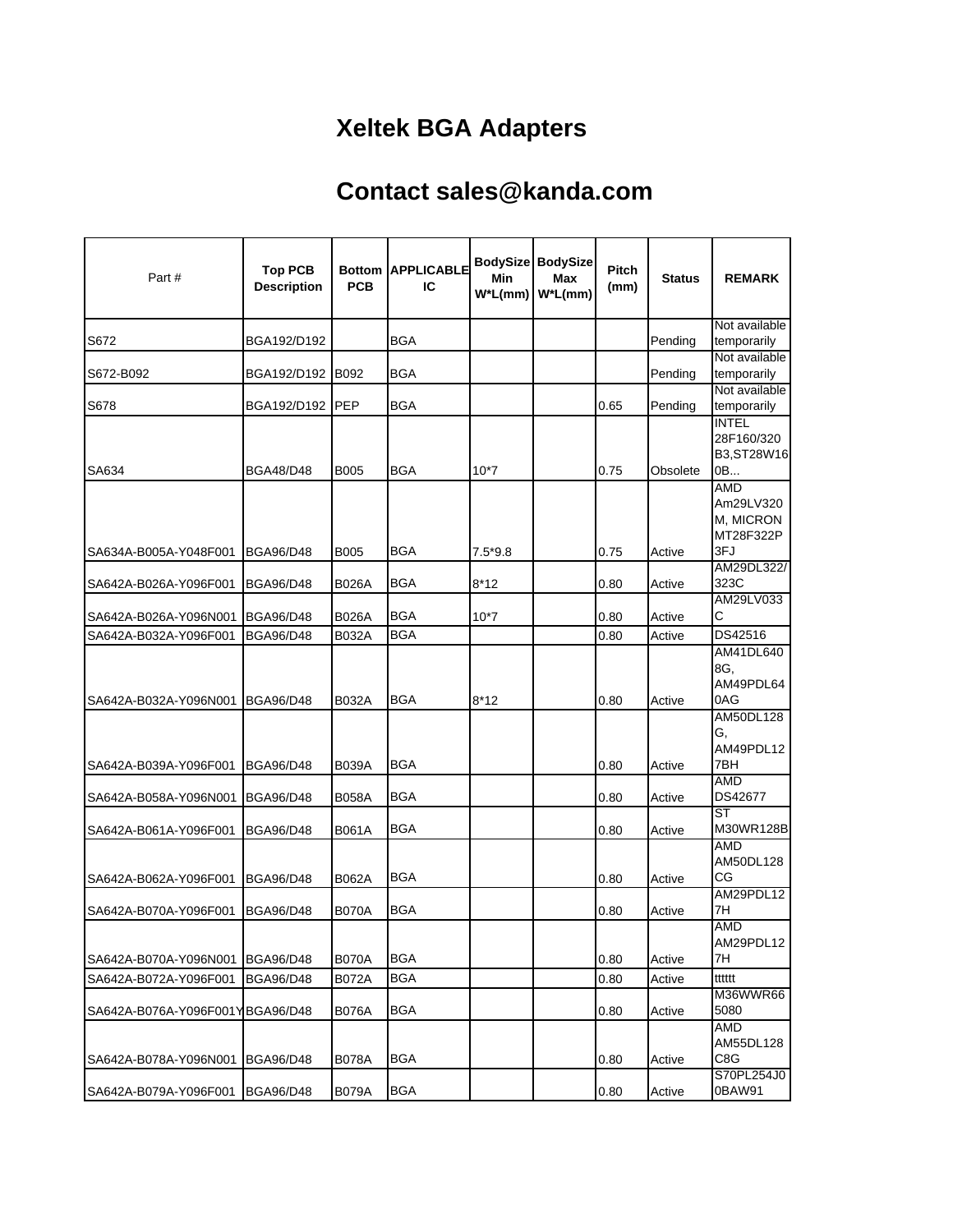| Part#                           | <b>Top PCB</b>     |              | <b>Bottom APPLICABLE</b> | Min        | <b>BodySize BodySize</b><br>Max | Pitch | <b>Status</b> | <b>REMARK</b>                |
|---------------------------------|--------------------|--------------|--------------------------|------------|---------------------------------|-------|---------------|------------------------------|
|                                 | <b>Description</b> | <b>PCB</b>   | IC                       | $W^*L(mm)$ | $W^*L(mm)$                      | (mm)  |               |                              |
|                                 |                    |              |                          |            |                                 |       |               | S71PL191/1                   |
|                                 |                    |              |                          |            |                                 |       |               | 93.                          |
| SA642A-B079A-Y096N001           | <b>BGA96/D48</b>   | B079A        | <b>BGA</b>               |            |                                 | 8.00  | Active        | K5L2763CA<br>A               |
|                                 |                    |              |                          |            |                                 |       |               | <b>AM29BDS12</b>             |
|                                 |                    |              |                          |            |                                 |       |               | 8H.                          |
| SA642A-B080A-Y096F001           | <b>BGA96/D48</b>   | <b>B080A</b> | <b>BGA</b>               |            |                                 | 0.80  | Active        | BS640HD8V                    |
| SA642A-B080A-Y096N001           | <b>BGA96/D48</b>   | <b>B080A</b> | <b>BGA</b>               |            |                                 | 0.80  | Active        | BS128HD8V                    |
|                                 |                    |              |                          |            |                                 |       |               | INTEL<br>RD38F2240           |
| SA642A-B081A-Y096F001           | <b>BGA96/D48</b>   | B081A        | <b>BGA</b>               |            |                                 | 0.80  | Active        | WWYT0                        |
|                                 |                    |              |                          |            |                                 |       |               | <b>INTEL</b>                 |
|                                 |                    |              |                          |            |                                 |       |               | RD28F6408                    |
| SA642A-B082A-Y096N001           | <b>BGA96/D48</b>   | B082A        | <b>BGA</b>               |            |                                 | 0.80  | Active        | W30<br>S71WS256J             |
| SA642A-B086A-Y096F001           | <b>BGA96/D48</b>   | <b>B086A</b> | <b>BGA</b>               |            |                                 | 0.80  | Active        | C0BFWTY                      |
|                                 |                    |              |                          |            |                                 |       |               | S71PL258H                    |
| SA642A-B088A-Y096N001           | <b>BGA96/D48</b>   | <b>B088A</b> | <b>BGA</b>               |            |                                 | 0.80  | Active        | CO                           |
|                                 |                    |              |                          |            |                                 |       |               | RD38F3040L                   |
| SA642A-B091A-Y096F001           | <b>BGA96/D48</b>   | B091A        | <b>BGA</b>               |            |                                 | 0.80  | Active        | <b>OZBQO</b>                 |
| SA642A-B093A-Y096F001           | <b>BGA96/D48</b>   | <b>B093A</b> | <b>BGA</b>               |            |                                 | 0.80  | Active        | S29WS256N<br>TV0057002-      |
| SA642A-B095A-Y096N001           | <b>BGA96/D48</b>   | <b>B095A</b> | <b>BGA</b>               |            |                                 | 0.80  | Active        | 3AABB                        |
|                                 |                    |              |                          |            |                                 |       |               | <b>JZ48F400LO</b>            |
| SA642A-B106A-Y096F001YBGA96/D48 |                    | B106A        | BGA                      |            |                                 | 0.80  | Active        | YBQO                         |
|                                 |                    |              | <b>BGA</b>               |            |                                 |       |               | S71GL128N<br><b>BOBAW</b>    |
| SA642A-B108A-Y096F001           | <b>BGA96/D48</b>   | <b>B108A</b> |                          |            |                                 | 0.80  | Active        | S71GL128N                    |
| SA642A-B108A-Y096N001           | <b>BGA96/D48</b>   | <b>B108A</b> | <b>BGA</b>               |            |                                 | 0.80  | Active        | <b>BOBAE</b>                 |
|                                 |                    |              |                          |            |                                 |       |               | S71WS256J                    |
| SA642A-B109A-Y096F001           | <b>BGA96/D48</b>   | B109A        | <b>BGA</b>               |            |                                 | 0.80  | Active        | COBAWAJ                      |
| SA642A-B112A-Y096F001YBGA96/D48 |                    | B112A        | <b>BGA</b>               |            |                                 | 0.80  | Active        | JZ48F4000L<br>0YBQ0          |
|                                 |                    |              |                          |            |                                 |       |               | SV6D2832U                    |
| SA642A-B124A-Y096F001YBGA96/D48 |                    | <b>B124A</b> | <b>BGA</b>               |            |                                 | 0.80  | Active        | ТA                           |
|                                 |                    |              |                          |            |                                 |       |               | S71WS128J                    |
| SA642A-B134A-Y096F001YBGA96/D48 |                    | <b>B134A</b> | <b>BGA</b>               |            |                                 | 0.80  | Active        | <b>A0BAIAA</b><br>PF48F2000P |
| SA642A-B217A-Y096F001YBGA96/D48 |                    | B217A        | <b>BGA</b>               |            |                                 | 0.80  | Active        | 0XBQ0                        |
| SA642B-B023A-Y072F001YBGA96/D48 |                    | <b>B023A</b> | <b>BGA</b>               |            |                                 | 0.80  | Active        | <b>LRS1360</b>               |
|                                 |                    |              |                          |            |                                 |       |               | AM29SL160                    |
| SA642B-B026A-Y072F001YBGA96/D48 |                    | <b>B026A</b> | <b>BGA</b>               |            |                                 | 0.80  | Active        | СВ/Т                         |
| SA642B-B029A-Y072F001           | <b>BGA96/D48</b>   | <b>B029A</b> | <b>BGA</b>               |            |                                 | 0.80  | Active        | LH28F160B<br>GВ              |
| SA642B-B032A-Y072F001           | <b>BGA96/D48</b>   | <b>B032A</b> | <b>BGA</b>               |            |                                 | 0.80  | Active        | DS42515                      |
|                                 |                    |              |                          |            |                                 |       |               | AM29LV640                    |
| SA642C-B026A-Y056F001           | <b>BGA96/D48</b>   | <b>B026A</b> | <b>BGA</b>               |            |                                 | 0.80  | Active        | МT                           |
|                                 |                    |              |                          |            |                                 |       |               | ISSI:                        |
|                                 |                    |              |                          |            |                                 |       |               | IS71V08F64                   |
| SA642C-B032A-Y056F001           | <b>BGA96/D48</b>   | B032A        | <b>BGA</b>               |            |                                 | 0.80  | Active        | GS08<br>M49000004V           |
|                                 |                    |              |                          |            |                                 |       |               | (AM49LV128                   |
| SA642C-B039A-Y056F001           | <b>BGA96/D48</b>   | B039A        | <b>BGA</b>               |            |                                 | 0.80  | Active        | BMaL)                        |
|                                 |                    |              |                          |            |                                 |       |               | S71WS256N                    |
| SA642CC-B139A-W080F00 BGA96/D48 |                    | <b>B139A</b> | <b>BGA</b>               |            |                                 | 0.80  | Active        | D0BAIE3<br>Fujitsu:          |
|                                 |                    |              |                          |            |                                 |       |               | MB84VF5F5                    |
| SA642D-B062A-Y088F001           | <b>BGA96/D48</b>   | <b>B062A</b> | <b>BGA</b>               |            |                                 | 0.80  | Active        | FF                           |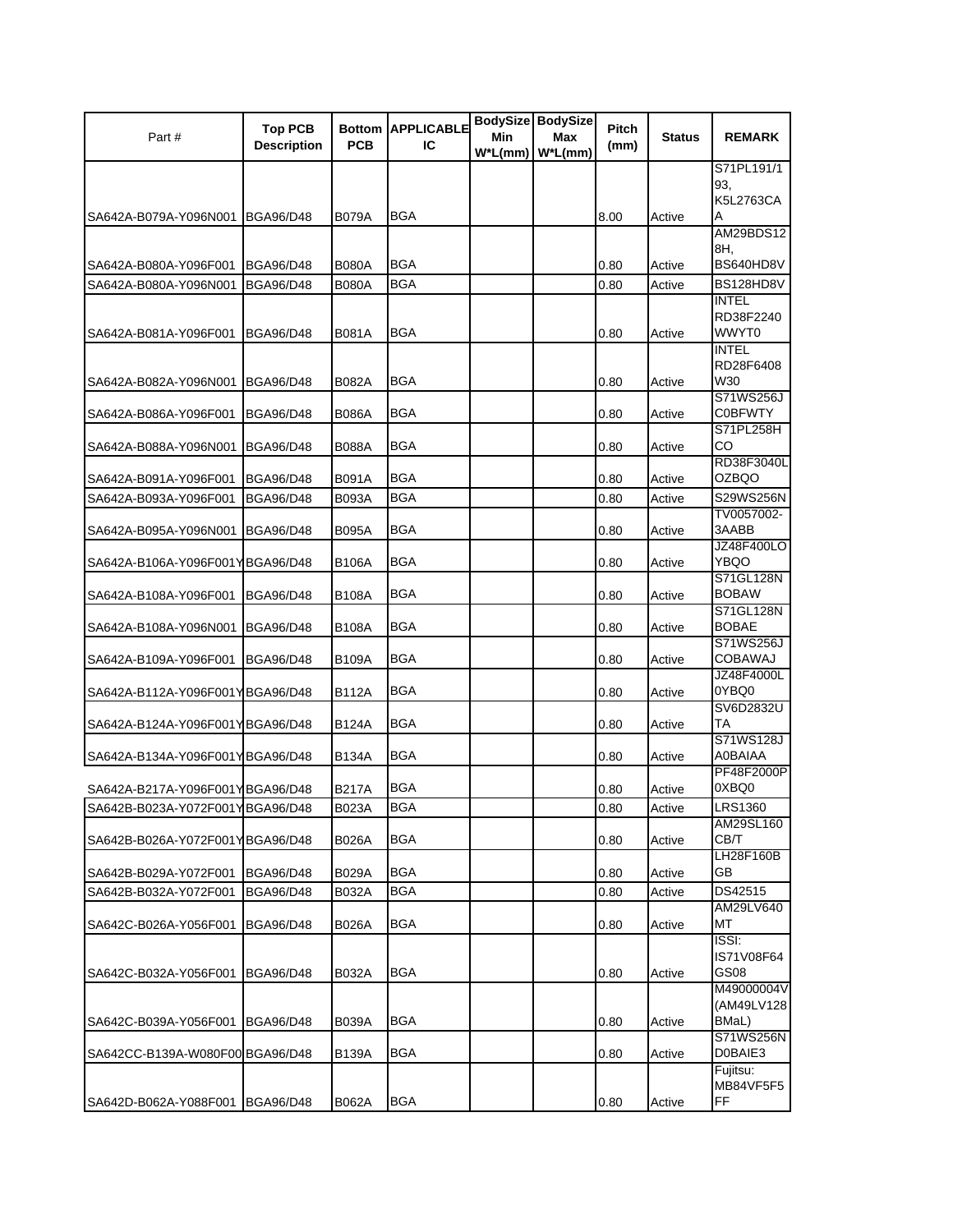| Part#                            | <b>Top PCB</b><br><b>Description</b> | <b>PCB</b>   | <b>Bottom APPLICABLE</b><br>IС | Min<br>$W^*L(mm)$ | <b>BodySize BodySize</b><br>Max<br>$W^*L$ (mm) | Pitch<br>(mm) | <b>Status</b> | <b>REMARK</b>                        |
|----------------------------------|--------------------------------------|--------------|--------------------------------|-------------------|------------------------------------------------|---------------|---------------|--------------------------------------|
| SA642E-B023A-T072F001            | <b>BGA96/D48</b>                     | B023A        | BGA                            |                   |                                                | 0.80          | Active        | SST32HF16<br>42                      |
|                                  |                                      |              |                                |                   |                                                |               |               | AM29PDS32<br>2DB/T.<br>SST36VF16     |
| SA642E-B026A-T056N001            | <b>BGA96/D48</b>                     | B026A        | <b>BGA</b>                     |                   |                                                | 0.80          | Active        | 01                                   |
| SA642E-B026A-T072F001            | <b>BGA96/D48</b>                     | B026A        | <b>BGA</b>                     |                   |                                                | 0.80          | Active        | AM29DL323<br>CТ                      |
| SA642E-B026A-T072N001            | <b>BGA96/D48</b>                     | <b>B026A</b> | BGA                            |                   |                                                | 0.80          | Active        | MBM29DL32<br>2BD                     |
| SA642E-B032A-T072F001YIBGA96/D48 |                                      | B032A        | <b>BGA</b>                     |                   |                                                | 0.80          | Active        | SST32HF16<br>42                      |
| SA642E-B041A-T072F001            | <b>BGA96/D48</b>                     | B041A        | BGA                            |                   |                                                | 0.80          | Active        | DS42678,<br>AM29LV320<br>МT          |
| SA642E-B052A-T072F001            | <b>BGA96/D48</b>                     | B052A        | BGA                            |                   |                                                | 0.80          | Active        | SV5C2832U<br><b>CR</b>               |
| SA642E-B065A-T072F001            | <b>BGA96/D48</b>                     | B065A        | <b>BGA</b>                     |                   |                                                | 0.80          | Active        | SV5C6416U<br>BB                      |
| SA642E-B069A-T072F001            | <b>BGA96/D48</b>                     | B069A        | <b>BGA</b>                     |                   |                                                | 0.80          | Active        | LRS1311/13<br>29A                    |
| SA642E-B083A-T072F001            | <b>BGA96/D48</b>                     | B083A        | <b>BGA</b>                     |                   |                                                | 0.80          | Active        | SST32H648<br>2-C                     |
| SA642F-B023A-T064F001            | <b>BGA96/D48</b>                     | B023A        | BGA                            |                   |                                                | 0.80          | Active        | MGMG864B<br>S4WG                     |
|                                  |                                      |              |                                |                   |                                                |               |               | AM29LV320<br>MB,<br>AT49BV1614       |
| SA642F-B026A-T064F001            | <b>BGA96/D48</b>                     | <b>B026A</b> | BGA                            |                   |                                                | 0.80          | Active        | Α<br>MB84VD221                       |
| SA642F-B032A-T064F001            | <b>BGA96/D48</b>                     | B032A        | BGA                            |                   |                                                | 0.80          | Active        | 80FA<br>Renesas:                     |
| SA642F-B056A-T064F001            | <b>BGA96/D48</b>                     | B056A        | <b>BGA</b>                     |                   |                                                | 0.80          | Active        | M6MGD137<br>W33(WG)                  |
| SA642F-B064A-T064F001            | <b>BGA96/D48</b>                     | <b>B064A</b> | BGA                            |                   |                                                | 0.80          | Active        | Renesas:<br>M6MGT64B<br>M34CWG       |
| SA642F-B079A-T064F001            | <b>BGA96/D48</b>                     | B079A        | BGA                            |                   |                                                | 0.80          | Active        | S71PL191/1<br>93                     |
| SA642G-B026A-T048F001            | <b>BGA96/D48</b>                     | B026A        | BGA                            |                   |                                                | 0.80          | Active        | S29JL032HB<br>42,<br>SST39LF200<br>A |
| SA642I-B023A-W080F001            | <b>BGA96/D48</b>                     | B023A        | BGA                            |                   |                                                | 0.80          | Active        | AT52BC166<br>1Α                      |
| SA642I-B032A-W080F001            | <b>BGA96/D48</b>                     | B032A        | <b>BGA</b>                     |                   |                                                | 0.80          | Active        | SST32HF16<br>22C/1681                |
| SA642I-B041A-W080F001            | <b>BGA96/D48</b>                     | B041A        | BGA                            |                   |                                                | 0.80          | Active        | 2                                    |
| SA642I-B083A-W080F001            | <b>BGA96/D48</b>                     | B083A        | BGA                            |                   |                                                | 0.80          | Active        | SST32HF16<br>81/32A1                 |
| SA642I-B091A-W080F001            | <b>BGA96/D48</b>                     | B091A        | <b>BGA</b>                     |                   |                                                | 0.80          | Active        | RD38F3040L<br>OYBQO                  |
| SA642I-B093A-W080F001            | <b>BGA96/D48</b>                     | B093A        | <b>BGA</b>                     |                   |                                                | 0.80          | Active        | S29WS256N                            |
| SA642I-B106A-W080F001            | <b>BGA96/D48</b>                     | B106A        | BGA                            |                   |                                                | 0.80          | Active        | RD48F400L<br>OYT/BQO                 |
| SA642I-B112-W080F001Y            | <b>BGA96/D48</b>                     | B112         | <b>BGA</b>                     |                   |                                                | 0.80          | Active        | RD48F3000L<br>0YBQ0                  |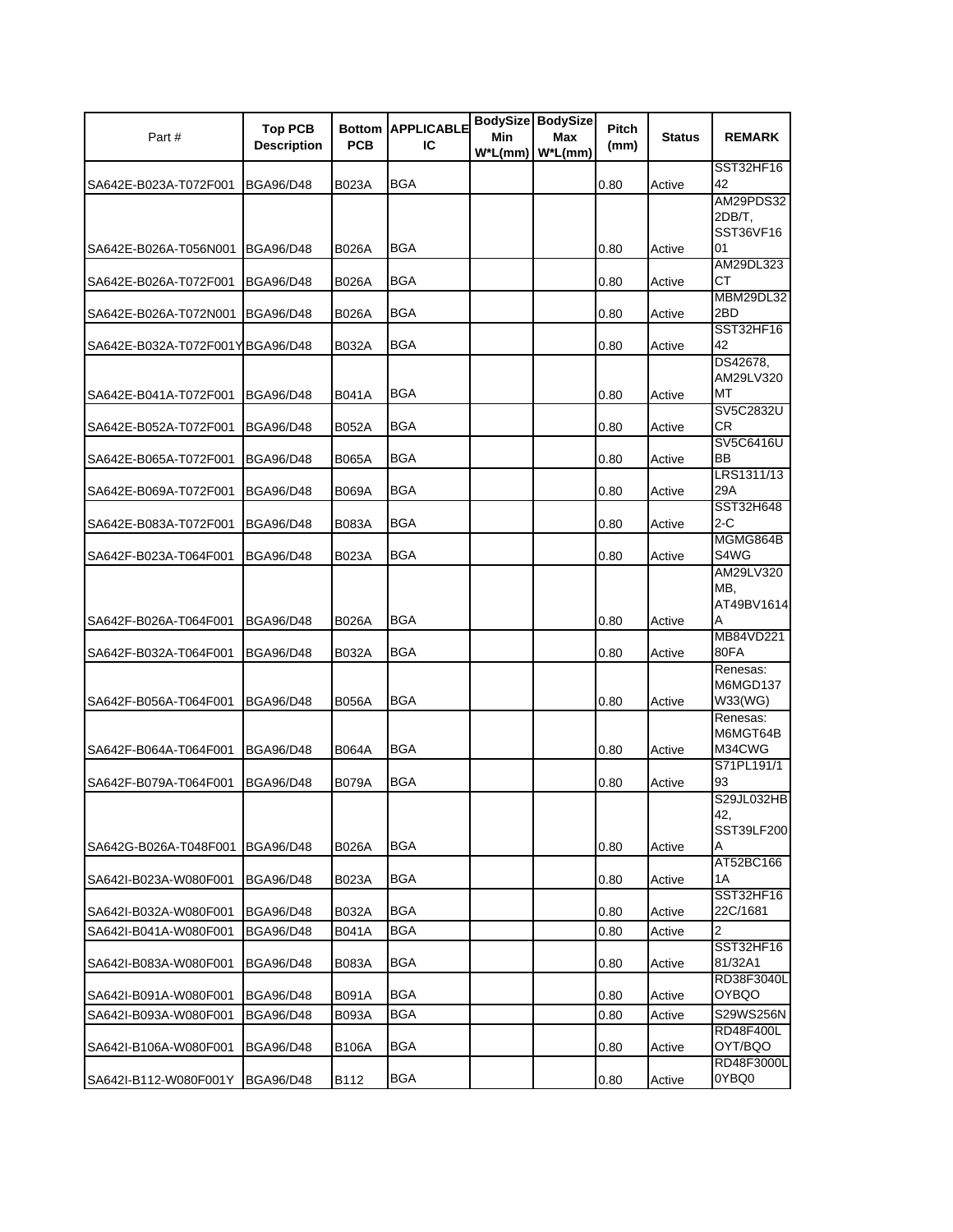| Part#                           | <b>Top PCB</b><br><b>Description</b> | <b>PCB</b>   | <b>Bottom APPLICABLE</b><br>IС | Min<br>$W^*L(mm)$ | BodySize BodySize<br>Max<br>$W^*L$ (mm) | Pitch<br>(mm) | <b>Status</b> | <b>REMARK</b>                |
|---------------------------------|--------------------------------------|--------------|--------------------------------|-------------------|-----------------------------------------|---------------|---------------|------------------------------|
| SA664J-B236A-M116F001YBGA96/D48 |                                      | B236A        | <b>BGA</b>                     |                   |                                         | 0.80          | Active        | S99PL193JB<br>0BAEFC         |
| SA642KK-B026A-W048F00 BGA96/D48 |                                      | <b>B026A</b> | <b>BGA</b>                     |                   |                                         | 0.80          | Active        | Ć                            |
|                                 |                                      |              |                                |                   |                                         |               |               | <b>INTEL</b>                 |
|                                 |                                      |              |                                |                   |                                         |               |               | RD28F6408                    |
| SA642L-B082A-W080F001\BGA96/D48 |                                      | B082A        | <b>BGA</b>                     |                   |                                         | 0.80          | Active        | W30                          |
|                                 |                                      |              |                                |                   |                                         |               |               | K9K1G08U0                    |
| SA642LL-B026A-M063F001BGA96/D48 |                                      | <b>B026A</b> | BGA                            |                   |                                         | 0.80          | Active        | B-JIB0<br>S29JL064HB         |
| SA642M-B026A-W048F001 BGA96/D48 |                                      | B026A        | <b>BGA</b>                     |                   |                                         | 0.80          | Active        | A                            |
| SA642N-B026A-W048F0011BGA96/D48 |                                      | B026A        | <b>BGA</b>                     |                   |                                         | 0.80          | Active        | $\overline{\text{c}}$        |
|                                 |                                      |              |                                |                   |                                         |               |               | SV4E1602U                    |
| SA642P-B079A-W056F0011BGA96/D48 |                                      | <b>B079A</b> | BGA                            |                   |                                         | 0.80          | Active        | BA                           |
|                                 |                                      |              |                                |                   |                                         |               |               | SST32HF16                    |
| SA642R-B023A-T096F001YBGA96/D48 |                                      | B023A        | BGA                            |                   |                                         | 0.80          | Active        | 42                           |
| T096F001Y                       | <b>BGA96/D48</b>                     | B026A        | <b>BGA</b>                     |                   |                                         | 0.80          | Active        |                              |
|                                 |                                      |              |                                |                   |                                         |               |               | <b>INTEL</b><br>PF38F1030    |
| SA642R-B112A-T096F001YBGA96/D48 |                                      | B112         | BGA                            |                   |                                         | 0.80          | Active        | W0YBQE                       |
| T096F001Y                       | <b>BGA96/D48</b>                     | B124A        | BGA                            |                   |                                         | 0.80          | Active        |                              |
| SA642R-B300A-                   |                                      |              |                                |                   |                                         |               |               | PF38F4050                    |
| T096F001Y                       | <b>BGA96/D48</b>                     | <b>B300A</b> | <b>FBGA</b>                    |                   |                                         | 0.80          | Active        | M0Y0QE                       |
| SA642U-B026A-                   |                                      |              |                                |                   |                                         |               |               | TC58FVM6B                    |
| T064F001Y                       | <b>BGA96/D48</b>                     | B026A        | BGA                            |                   |                                         | 0.80          | Active        | 5BXG                         |
| SA642V-B133A-                   |                                      |              |                                |                   |                                         |               |               | А-<br>D411(AMOI)             |
| T096F001Y                       | <b>BGA96/D48</b>                     | B133A        | BGA                            |                   |                                         | 0.80          | Active        | @                            |
| SA642Z-B026A-                   |                                      |              |                                |                   |                                         |               |               | LHF00L08(L                   |
| W048F001Y                       | <b>BGA96/D48</b>                     | B026A        | <b>BGA</b>                     |                   |                                         | 0.80          | Active        | H28F320T)                    |
|                                 |                                      |              |                                |                   |                                         |               |               | 8B,                          |
|                                 |                                      |              |                                |                   |                                         |               |               | M58LR128F                    |
| SA644A-B025A-Y056F001           | <b>BGA96/D48</b>                     | B025A        | <b>BGA</b>                     | $10*7$            |                                         | 0.75          | Active        | В<br>RD28F320W               |
| SA644A-B025A-Y056N001           | <b>BGA96/D48</b>                     | <b>B025A</b> | BGA                            | $10*7$            |                                         | 0.75          | Active        | 18                           |
| SA644A-B025B-Y072F001YBGA96/D48 |                                      | <b>B025B</b> | <b>BGA</b>                     | $10*7$            |                                         | 0.75          | Active        | B                            |
|                                 |                                      |              |                                |                   |                                         |               |               | 28F320/640J                  |
| SA644A-B028A-Y072F001YBGA96/D48 |                                      | B028A        | BGA                            | $10*7$            |                                         | 0.75          | Active        | 5                            |
|                                 |                                      |              |                                |                   |                                         |               |               | S99-                         |
|                                 |                                      |              | <b>BGA</b>                     |                   |                                         |               |               | 50031(AM29<br><b>BDS320)</b> |
| SA644B-B025B-Y056F001YBGA96/D48 |                                      | B025B        |                                | $10*7$            |                                         | 0.75          | Active        | <b>INTEL</b>                 |
| SA650-B6804A                    | PGA68/D40                            | B6804A       | <b>PGA</b>                     |                   |                                         | 2.54          | Active        | 879BH/JF                     |
| SA655A-B026A-T064F001           | <b>BGA96/D48</b>                     | <b>B026A</b> | <b>BGA</b>                     |                   |                                         | 1.00          | Active        |                              |
|                                 |                                      |              |                                |                   |                                         |               |               | <b>AMD</b>                   |
|                                 |                                      |              |                                |                   |                                         |               |               | AM29LV642                    |
| SA655A-B038A-T064N001           | <b>BGA96/D48</b>                     | <b>B038A</b> | <b>BGA</b>                     | $10*13$           |                                         | 1.00          | Active        | D                            |
|                                 |                                      |              |                                |                   |                                         |               |               | AMD<br>AM29LV640             |
| SA655A-B044A-T064F001           | <b>BGA96/D48</b>                     | B044A        | BGA                            | $11*13$           |                                         | 1.00          | Active        | MH                           |
|                                 |                                      |              |                                |                   |                                         |               |               | AM29DL640                    |
| SA655A-B044A-T064N001           | <b>BGA96/D48</b>                     | B044A        | BGA                            | $11*13$           |                                         | 1.00          | Active        | G                            |
|                                 |                                      |              |                                |                   |                                         |               |               | <b>INTEL</b>                 |
|                                 |                                      |              | <b>BGA</b>                     |                   |                                         |               |               | 28F128/640<br>K3/K18         |
| SA655A-B053A-T064F001           | <b>BGA96/D48</b>                     | B053B        |                                |                   |                                         | 1.00          | Active        | <b>MICRON</b>                |
|                                 |                                      |              |                                |                   |                                         |               |               | MT28F128J3                   |
|                                 |                                      |              |                                |                   |                                         |               |               | A, ST                        |
| SA655A-B054A-T064F001           | <b>BGA96/D48</b>                     | <b>B054A</b> | BGA                            |                   |                                         | 1.00          | Active        | M58LW032C                    |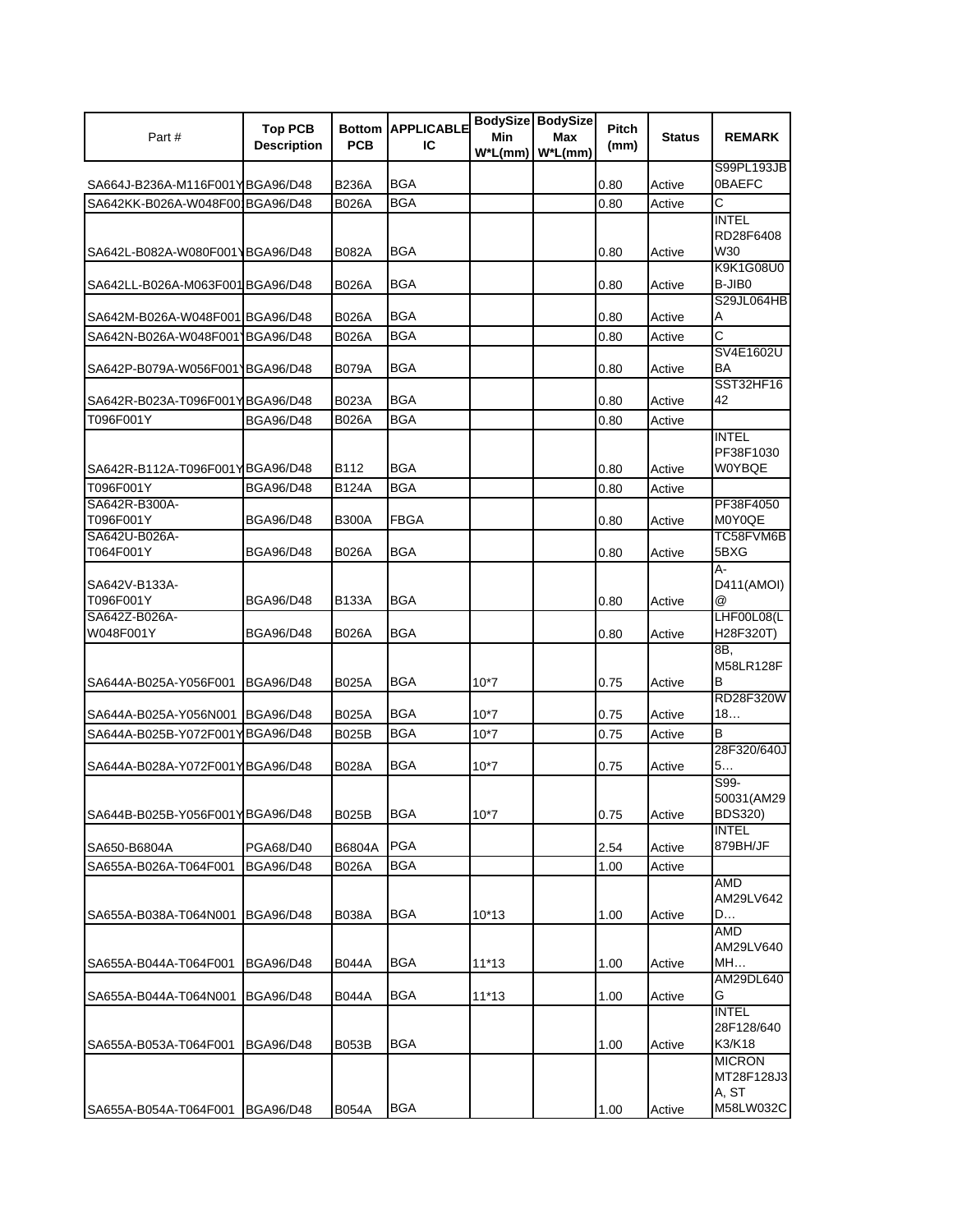| Part#                             | <b>Top PCB</b><br><b>Description</b> | <b>PCB</b>   | <b>Bottom APPLICABLE</b><br>IС | Min<br>$W^*L(mm)$ | <b>BodySize BodySize</b><br>Max<br>$W^*L$ (mm) | Pitch<br>(mm) | <b>Status</b> | <b>REMARK</b>                                |
|-----------------------------------|--------------------------------------|--------------|--------------------------------|-------------------|------------------------------------------------|---------------|---------------|----------------------------------------------|
| SA655C-B099A-W064F001 BGA96/D48   |                                      | <b>B099A</b> | <b>BGA</b>                     |                   |                                                | 1.00          | Active        | AM29LV512<br>MH/ML                           |
| SA655D-B044A-W064F001 BGA96/D48   |                                      | <b>B044A</b> | <b>BGA</b>                     |                   |                                                | 1.00          | Active        |                                              |
| SA655E-B090A-T064F001YBGA96/D48   |                                      | <b>B090A</b> | <b>BGA</b>                     |                   |                                                | 1.00          | Active        | SPANSION                                     |
|                                   |                                      |              |                                |                   |                                                |               |               | <b>SST32HF16</b>                             |
| SA655E-B026A-T064F001             | <b>BGA96/D48</b>                     | B026A        | <b>BGA</b>                     |                   |                                                | 1.00          | Active        | 2/164,<br>32HF802                            |
| SA655E-B129A-T056F001YBGA96/D48   |                                      | B129A        | BGA                            |                   |                                                | 1.00          | Active        | S29GL128N<br><b>FAIIH</b>                    |
| SA655E-B129A-T064F001YBGA96/D48   |                                      | B129A        | BGA                            |                   |                                                | 1.00          | Active        | S29GL128N<br>FFIS4<br>AM29LV128              |
| SA655F-B099A-W064F001 BGA96/D48   |                                      | <b>B099A</b> | BGA                            |                   |                                                | 1.00          | Active        | MH-FBGA64                                    |
| SA655G-B122A-T064F001             | <b>BGA96/D48</b>                     | B122A        | BGA                            |                   |                                                | 1.00          | Active        | RC28F640P<br>33T                             |
| SA655G-B163A-T064F001 BGA96/D48   |                                      | B163A        | <b>BGA</b>                     |                   |                                                | 1.00          | Active        | PC48F4400<br>P0TB00                          |
| SA655J-B037A-T064F001             | <b>BGA96/D48</b>                     | <b>B037A</b> | BGA                            | $10*13$           |                                                | 1.00          | Active        | <b>RC28F160C</b><br>3BC                      |
| SA655L-B286A-T064F001Y BGA96/D48  |                                      | <b>B286A</b> | BGA                            |                   |                                                | 1.00          | Active        | <b>RC28F256K</b><br>ЗC                       |
| SA655M-B054-T064F001Y BGA96/D48   |                                      | B054         | BGA                            |                   |                                                | 1.00          | Active        | RC28F256J3C                                  |
| SA656A-B085A-Y056F001             | <b>BGA96/D48</b>                     | <b>B085A</b> | BGA                            | $10*7$            |                                                | 0.75          | Active        | <b>INTEL</b><br>RD28F128W<br>18              |
| SA656B-B103A-Y063F001             | <b>BGA96/D48</b>                     | B103A        | BGA                            | $10*7$            |                                                | 0.75          | Active        | GE28F256L1<br>8B                             |
| SA656C-B104A-T054F001YBGA96/D48   |                                      | B104A        | VFBGA56                        | $10*7$            |                                                | 0.75          | Active        | PH28F320W<br>18BD                            |
| SA656E-B085A-W056F001 BGA96/D48   |                                      | <b>B085A</b> | BGA                            | $10*7$            |                                                | 0.75          | Active        | PH28F128W<br>18BD                            |
| SA664A-B096A-W115F0011FBGA73      |                                      | B096A        | FBGA                           |                   |                                                | 0.80          | Active        | TH50VPF57<br>82AASB                          |
| SA664A-B114A-W115F001 BGA144/D48  |                                      | B114         | <b>FBGA</b>                    |                   |                                                | 0.80          | Active        | K9K1216Q0<br>C,K9K1208D<br>0C,K9K1208<br>U0C |
| SA664A-B127A-W115F001 FBGA107     |                                      | <b>B127A</b> | <b>FBGA</b>                    |                   |                                                | 0.80          | Active        | S99-50149-<br>O(Nor)                         |
| SA664A-B128A-W115F0011FBGA107     |                                      | B128A        | FBGA                           |                   |                                                | 0.80          | Active        | S99-50149-<br>1(Nand)                        |
| SA664A-B160A-W115F001 FBGA115/D48 |                                      | <b>B160A</b> | <b>FBGA</b>                    |                   |                                                | 0.80          | Active        | S98PL191JD<br><b>FAW001</b>                  |
| SA664A-B165A-W115N001 FBGA115/D48 |                                      | <b>B165A</b> | <b>FBGA</b>                    | $9.0*1.4$         |                                                | 0.80          | Active        |                                              |
| SA664A-B189A-W115F001 FBGA115/D48 |                                      | <b>B189A</b> | <b>FBGA</b>                    |                   |                                                | 0.80          | Active        | <b>K5L2864AB</b><br>м                        |
| SA664B-B100A-W121F001 BGA144/D48  |                                      | B100A        | BGA                            |                   |                                                | 0.80          | Active        | <b>ATMEL</b><br>AT91FR4042<br>/40162         |
| SA664E-B156A-P081F001YBGA81       |                                      | <b>B156A</b> | <b>BGA</b>                     |                   |                                                | 0.80          | Active        | AT89C51SN<br>D1C                             |
| SA664F-B157A-W108F001             | YFBGA103                             | b157a        | FBGA                           |                   |                                                | 0.80          |               |                                              |
| SA664G-B143A-Y144F001 BGA149      |                                      | B143A        | <b>BGA</b>                     |                   |                                                | 0.80          | Active        | K5D1212DC<br>М                               |
| SA664G-B279-Y149F001Y             | <b>BGA149</b>                        | B279         | <b>BGA</b>                     |                   |                                                | 0.80          | Active        |                                              |
| SA664J-B165A-W116F001YFBGA115/D48 |                                      | <b>B165A</b> | <b>FBGA</b>                    |                   |                                                | 0.80          | Active        |                                              |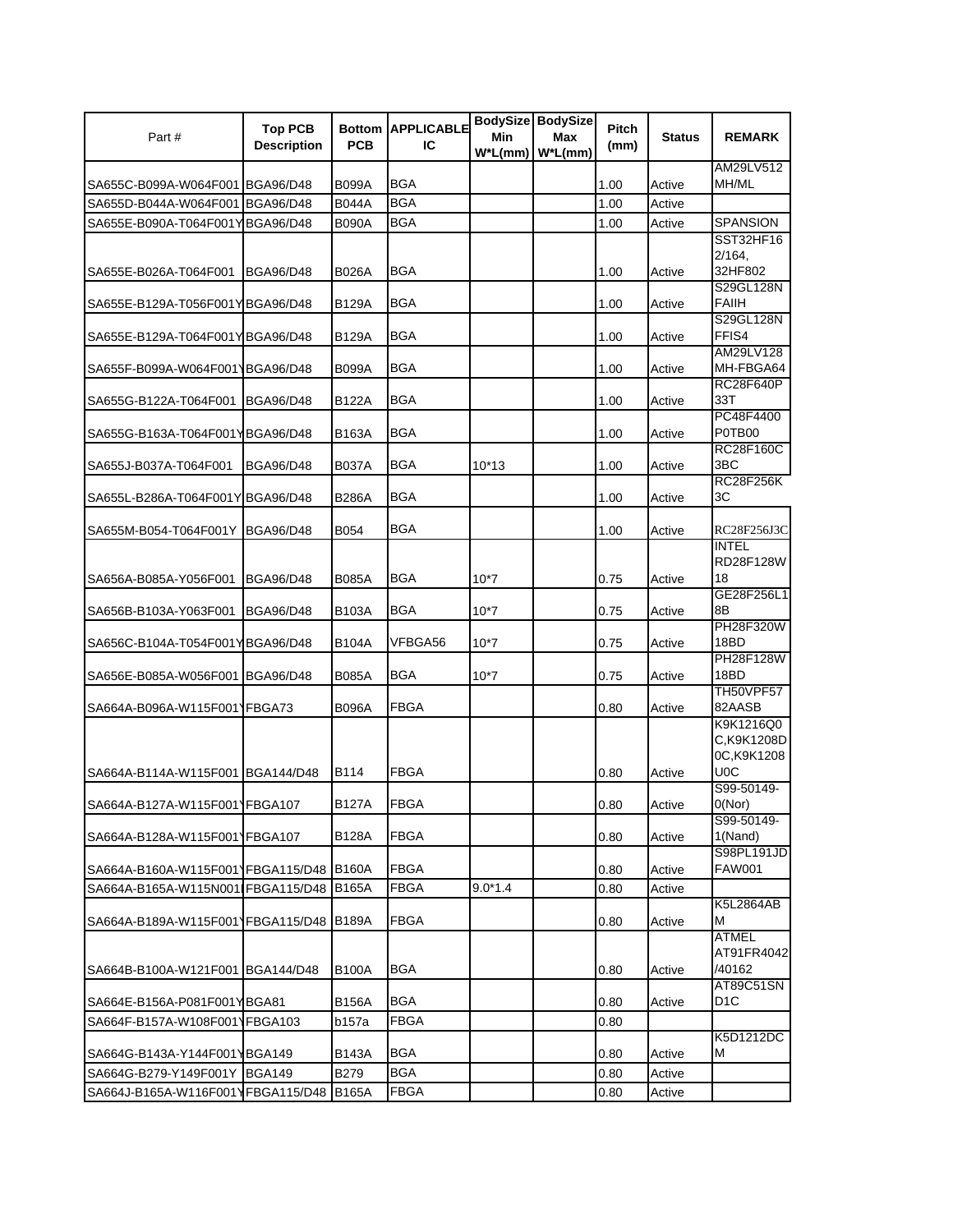| Part#                           | <b>Top PCB</b><br><b>Description</b> | <b>PCB</b>   | <b>Bottom APPLICABLE</b><br>IС | Min<br>$W^*L(mm)$ | BodySize BodySize<br>Max<br>$W^*L(mm)$ | Pitch<br>(mm) | <b>Status</b> | <b>REMARK</b>               |
|---------------------------------|--------------------------------------|--------------|--------------------------------|-------------------|----------------------------------------|---------------|---------------|-----------------------------|
| SA664J-B236A-M116001Y           | <b>BGA144/D48</b>                    | <b>B236A</b> | <b>BGA</b>                     |                   |                                        | 0.80          | Active        |                             |
|                                 |                                      |              |                                |                   |                                        |               |               | KFG1216Q2                   |
| SA664L-B266-W063F001Y           | FBGA63                               | B266         | FBGA                           |                   |                                        | 0.80          | Active        | в<br>AM29PDL12              |
| SA677A-B087A-K080F001           | <b>BGA80/D80</b>                     | KZtoXEL-BGA  |                                |                   |                                        | 1.00          | Active        | 8                           |
|                                 |                                      |              |                                |                   |                                        |               |               | KZ                          |
|                                 |                                      |              |                                |                   |                                        |               |               | universal(48                |
| SA677A-B089A-K080F001           | <b>BGA80/D80</b>                     | KZtoXEL-BGA  |                                |                   |                                        | 1.00          | Active        | pins)                       |
| SA677A-B090A-K080F001           | <b>BGA80/D80</b>                     | KZtoXEL-BGA  |                                |                   |                                        | 1.00          | Active        | DS42689/69<br>0             |
|                                 |                                      |              |                                |                   |                                        |               |               | S29GL512N                   |
| SA677A-B099A-K080F001           | <b>BGA64/D48</b>                     | KZtoXEL-     | <b>BGA</b>                     |                   |                                        | 1.00          | Active        | <b>FA02</b>                 |
| SA678G-B190A-M140F001           | FBGA140                              |              | <b>FBGA</b>                    |                   |                                        |               | Active        | GSC3F-7879                  |
|                                 |                                      | B117         | BGA                            |                   |                                        |               | Pending       | KZ,SST39W<br>F800A          |
| SA688-B117                      | <b>BGA48/D48</b>                     |              |                                |                   |                                        |               |               | Taiwanfor                   |
|                                 |                                      |              |                                |                   |                                        |               |               | Boss, SST                   |
| SA690                           | <b>BGA48/D48</b>                     | No Info      | <b>BGA</b>                     |                   |                                        |               | Obsolete      | 39WF800A                    |
| SA699                           | <b>BGA56/D48</b>                     | B006         | <b>BGA</b>                     | $6*6$             | *                                      | 0.50          | Active        | XC2C64A                     |
|                                 |                                      |              |                                |                   |                                        |               |               | XC2C64A-                    |
| SA699A-B132                     | <b>BGA56/D48</b>                     | B132         | BGA                            |                   |                                        |               | Active        | CSP56<br>XC2C64A-           |
| SA699A-B136B-W056F0011BGA56/D48 |                                      | B136B        | <b>BGA</b>                     |                   |                                        |               | Active        | CSP56                       |
| SA699A-B155A                    | <b>BGA56/D48</b>                     | <b>B155A</b> | BGA                            | $\star$           | $\star$                                |               | Active        | XC3064XL                    |
| SA699A-B161                     | <b>BGA56/D48</b>                     | B161         | <b>BGA</b>                     | $\star$           | $\star$                                |               | Active        | LC4032/64Z                  |
| <b>SA700</b>                    | BGA256/D48                           |              | <b>BGA</b>                     | $\star$           |                                        |               | Active        |                             |
|                                 |                                      |              |                                |                   |                                        |               |               | KAP17WG00                   |
| SA700-B149                      | BGA256/D48                           | <b>B149A</b> | BGA                            | $\star$           |                                        |               | Active        | М<br>KAL00R00K              |
| SA700-B153                      | BGA256/D48                           | B153         | BGA                            | $\star$           |                                        |               | Active        | М                           |
|                                 | FBGA137/D48                          |              |                                |                   |                                        |               |               | HYC0SEH0                    |
| SA700E-B153A-M137F001\          |                                      | <b>B153A</b> | FBGA                           | ×                 |                                        |               | Active        | MF3P                        |
|                                 |                                      |              |                                |                   |                                        |               |               | AT89C5130/                  |
| SA705A-B147A-W064F0011BGA96/D48 |                                      | B147A        | BGA                            | 8.8               |                                        | 1.00          | Active        | 31 A<br>KZ                  |
|                                 |                                      |              |                                |                   |                                        |               |               | TY9000A41A                  |
| <b>SA707</b>                    | <b>BGA</b>                           |              | <b>BGA</b>                     | $\star$           |                                        |               | Obsolete      | <b>MBF</b>                  |
|                                 |                                      |              |                                |                   |                                        |               |               | TY9000A410                  |
| SA707-B144                      | <b>BGA</b>                           | B144         | <b>BGA</b>                     |                   |                                        |               | Obsolete      | <b>AMBF</b>                 |
| SA714                           | <b>BGA96/D96</b>                     |              | <b>BGA</b><br><b>BGA</b>       | $\star$           |                                        | 0.75          | Active        |                             |
| SA716                           | <b>BGA56/D48</b>                     |              |                                |                   |                                        | 0.50          | Active        | STM58WR0                    |
| SA733-B206                      | <b>BGA56/D48</b>                     | B206         | BGA                            |                   |                                        |               | Active        | 16QU                        |
|                                 |                                      |              |                                |                   |                                        |               |               | S71WS032T                   |
| SA733-B212                      | <b>BGA60/D48</b>                     | B212         | <b>BGA</b>                     |                   |                                        |               | Active        | A0                          |
| SA800-B177                      | BGA256/D48                           | <b>B177</b>  | BGA                            |                   |                                        |               | Active        | XC2C256                     |
| SA800-B181                      | BGA256/D48                           | B181         | BGA                            |                   |                                        |               | Active        | XC95288XV                   |
| SA800-B184                      | BGA256/D48                           | B184         | <b>BGA</b>                     |                   |                                        |               | Active        | LFXP10C<br><b>LCMXO1200</b> |
| SA800-B208                      | <b>BGA256/D48</b>                    | B208         | BGA                            |                   |                                        |               | Active        | С                           |
| SA800-B209                      | BGA256/D48                           | B209         | BGA                            |                   |                                        |               | Active        | EPM1270                     |
| SA800B-B293-W100F001Y           | FBGA100                              | B293         | <b>FBGA</b>                    |                   |                                        |               | Active        | <b>EPM240G</b>              |
|                                 |                                      |              |                                |                   |                                        |               |               | <b>INTEL</b>                |
| TA033                           | BGA336/D48                           | B006         | BGA                            | $14*14$           |                                        | 0.65          | Active        | PXA27X                      |
| <b>TA077</b>                    | BGA132/D48                           | ?            | <b>BGA</b>                     |                   |                                        |               | Pending       |                             |